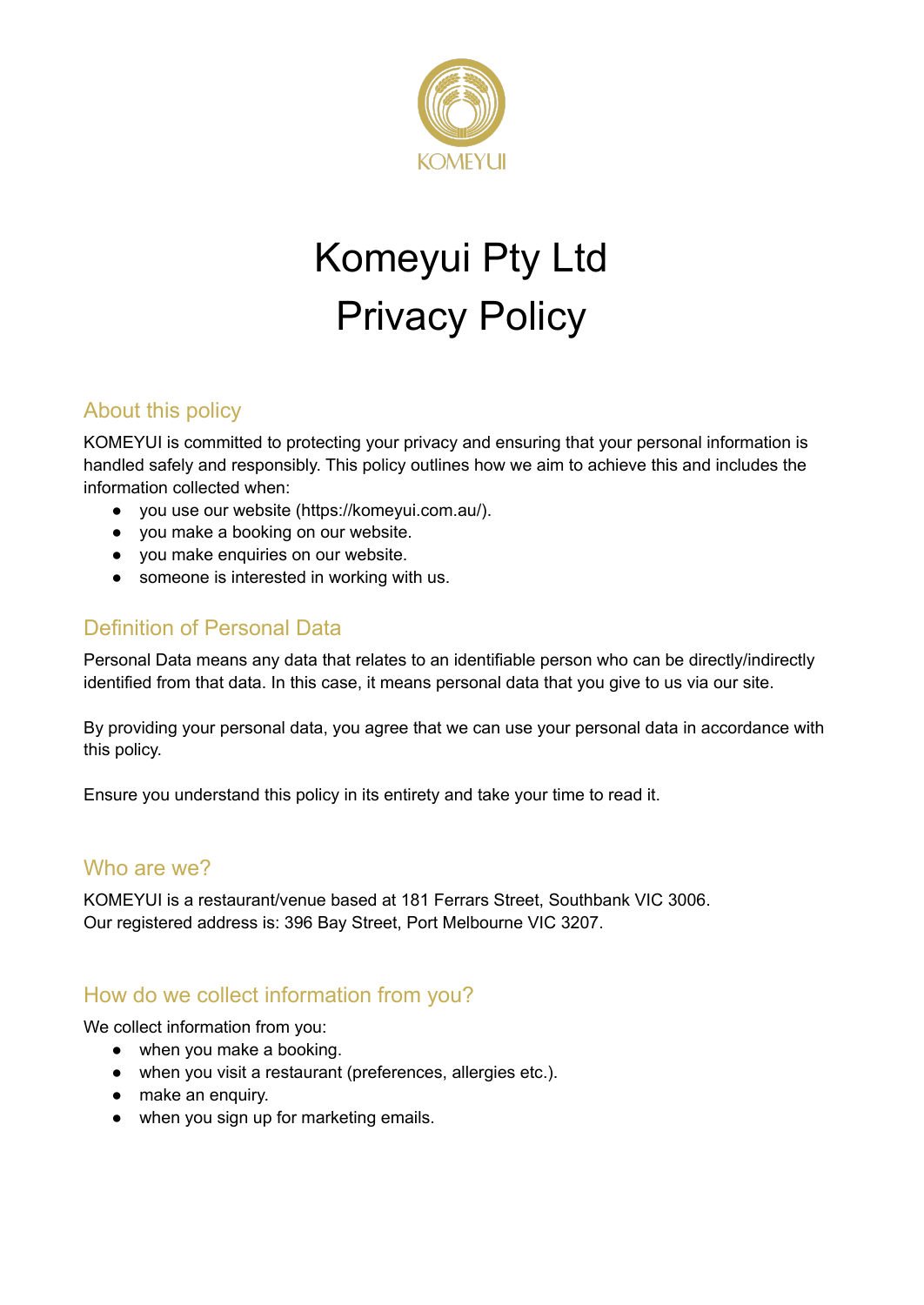# What type of information is collected from you?

You may be asked to submit personal information about yourself when you make a booking. We will collect this information so we can fulfil your booking request, and you may dine at our venue.

When you make a booking:

- title
- name
- e-mail address (used for booking confirmation and post-dining feedback emails)
- home or work address
- billing information taken for deposits, ticketing, or holding credit card information for
- use in the case of no-shows (where applicable)
- telephone number
- company name
- dietary requests
- marketing preferences (whether you opt-in or opt-out)

When you dine at KOMEYUI:

- marketing responses (where applicable)
- survey responses
- current and past restaurant reservation details

#### When you access our sites:

There is "Device Information" about your computer hardware and software that is automatically collected by KOMEYUI. This information can include:

- device type (e.g. mobile, computer, laptop, tablet)
- cookies
- operating system
- IP address
- browser type
- browser information (e.g., type, language, and history)
- domain names
- access times
- settings
- referring website addresses
- other data about your device to provide the services as otherwise described in this policy.

#### Location information:

If you use our website, we may receive your generic location (such as city or neighbourhood).

#### Careers:

You may submit your CV if you're interested in working for us to hr@komeyui.com.au. This information may include:

● personal details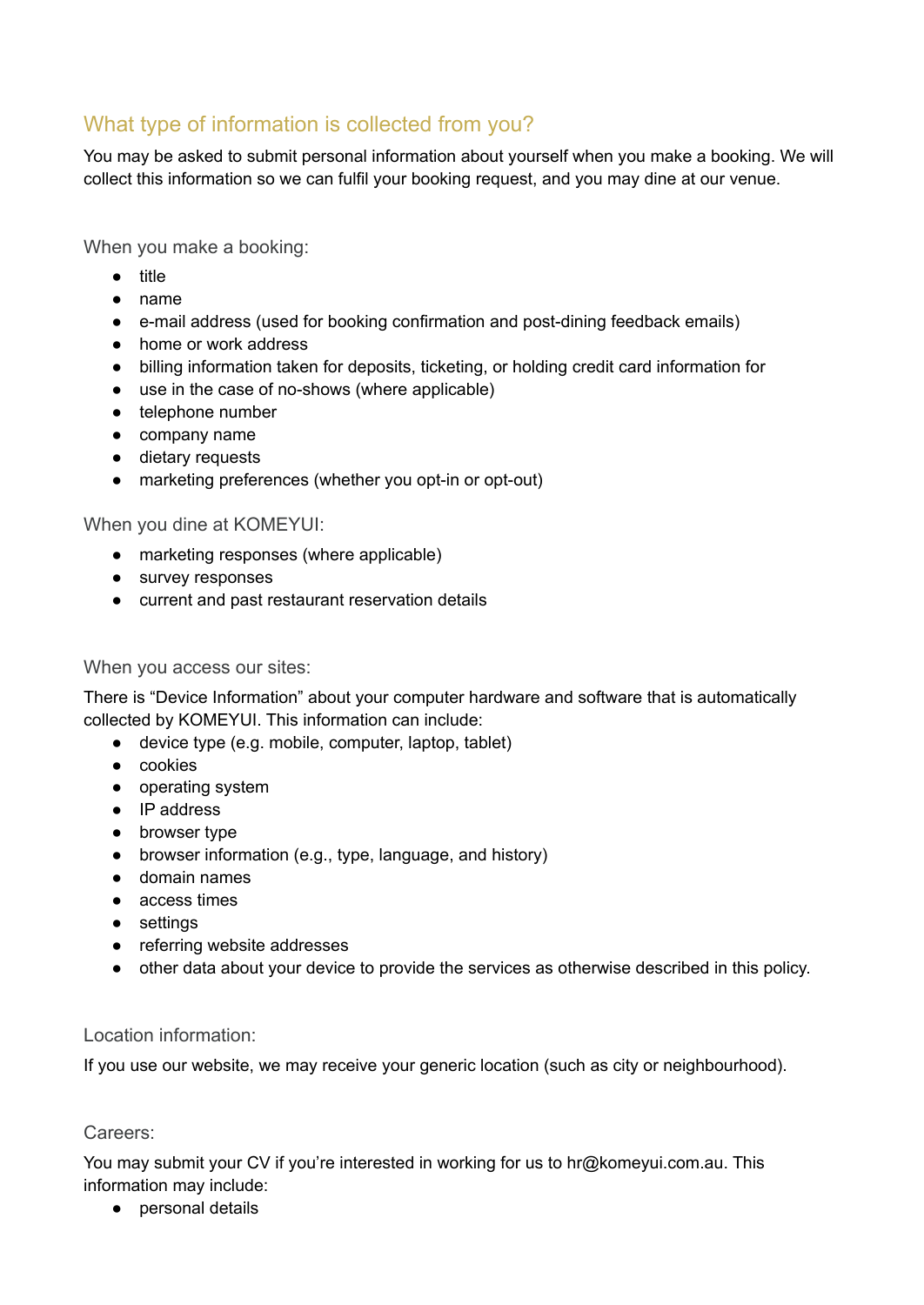- employment details
- education
- salary history
- other relevant details

We will use this information to assess your application. We may also keep it in our records for future reference. Please get in contact if you would no longer like us to hold your records at hr@komeyui.com.au.

## How is your information used?

Our use of your personal data will always have a lawful basis for any of the following reasons;

- because it is necessary to complete a booking
- because you have consented to our use of your personal data (e.g. by subscribing to emails), or
- because it is in our legitimate interests.

We require the information outlined in the previous section to understand your needs and provide you with a better service, and in particular for the following reasons;

- Internal record keeping
- Send you service emails (booking confirmation and post-dining feedback)
- Improve our products and services
- Send marketing communications if you have opted in to receive them
- We may use the information to customise the website according to your interests

## Who has access to your information?

We will not sell, distribute, or lease your personal information to third parties. Any personal information we request from you will be safeguarded under current legislation.

We will only share your information with companies if necessary to deliver services on our behalf. For example, service providers (e.g. ResDiary for the provision of online bookings), third-party payment processors, and other third parties to provide our Sites and fulfil your requests, and as otherwise consented to by you or as permitted by applicable law.

Third parties (including ResDiary, HungryHungry) whose content appears on our Site may use third-party Cookies, as detailed below. Please refer to 'Use of Cookies' for more information on controlling Cookies. Please note that we do not control the activities of such third parties, nor the data they collect and use and we advise you to check the privacy policies of any such third parties.

You may choose to restrict the collection or use of your personal information at any point. Please refer to the Your Choices section of this Privacy Policy for details.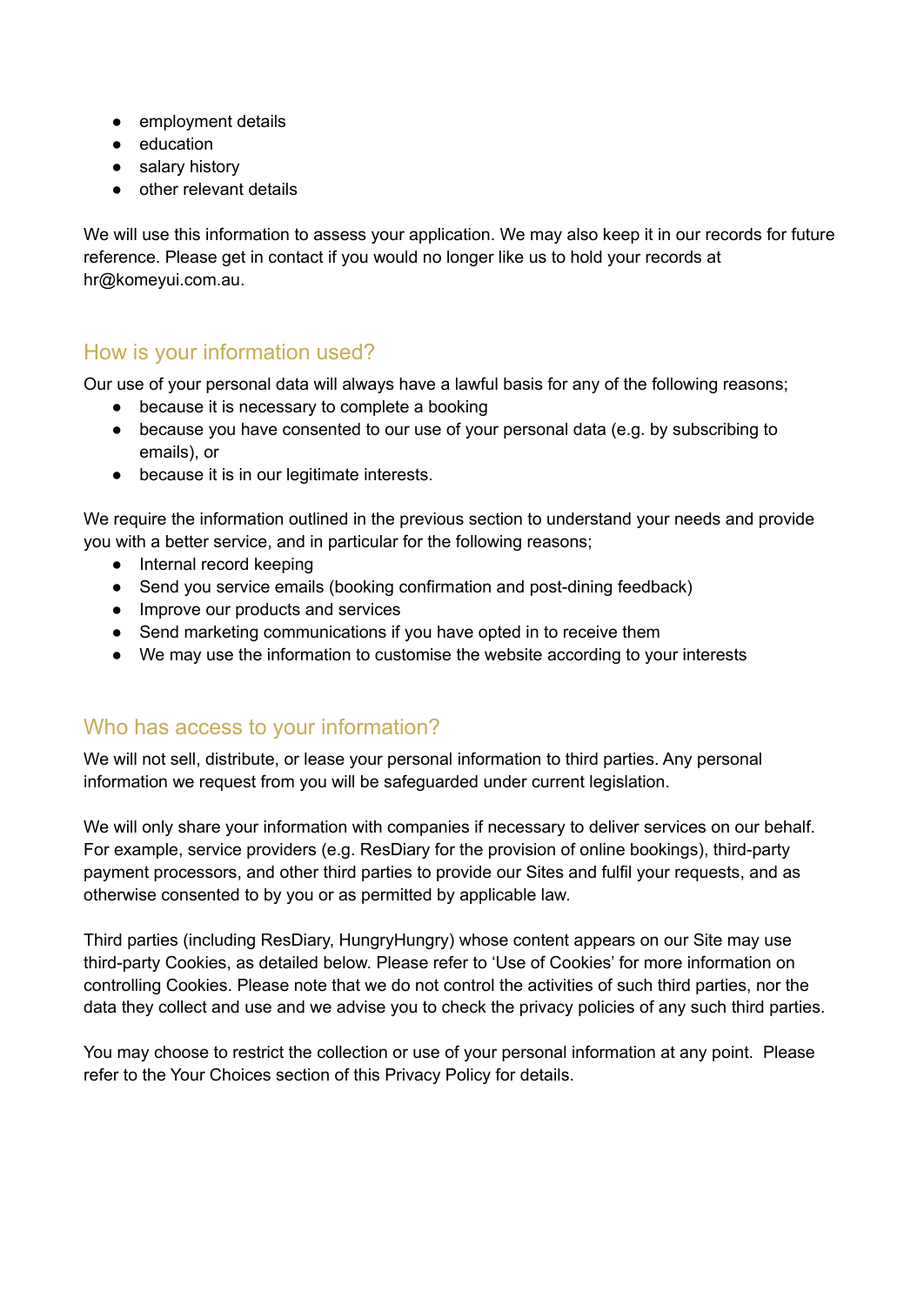# **Profiling**

We may analyse your personal information to create a profile of your interests and preferences so that we can contact you with information relevant to you. We may make use of additional information about you when it is available from external sources to help us do this effectively.

#### Your choices

We will not contact you for marketing purposes by email, phone or text message unless you have given your prior consent. We will not pass your details to any third parties for marketing purposes unless you have expressly permitted us to. Furthermore, you can change your marketing preferences at any time by contacting us by email at info@komeyui.com.au or clicking the link at the bottom of any e-newsletter.

You have a right to request a copy of the personal information that KOMEYUI holds about you and have any inaccuracies corrected. Any such requests should be made to this email address: info@komeyui.com.au.

You have the right to withdraw your consent to us using your personal data at any time and to request that we delete it. We do not keep your personal data for any longer than is necessary in light of the reason(s) for which it was first collected. Data will, therefore, be retained for the following periods (or its retention will be determined on the following basis):

- Personal details such as email, phone number, address, marketing opt-in preferences, customer codes and comments: 24 months after last interaction
- Credit card details: 24 months after last interaction

#### **Security**

Data security is very important to us, and to protect your data we have taken suitable measures to safeguard and secure data collected through our Site.

#### Use of 'cookies'

Like many other websites, we use cookies. We use them to help you personalise your online experience.

A cookie is a text file that is placed on your hard disk by a web page server which allows the website to recognise you when you visit. Cookies only collect data about browsing actions and patterns, and do not identify you as an individual.

We use cookies for the following purposes:

● Performance and analytics: cookies help us analyse how the services are being accessed and used, and enable us to track the performance of the services. For example, we use cookies to determine if you viewed a page or opened an email. This helps us provide you with information that you find interesting. We also use cookies to provide insights regarding your End Users and your sites' performance, such as page views, conversion rates, device information, visitor IP addresses, and referral sites.